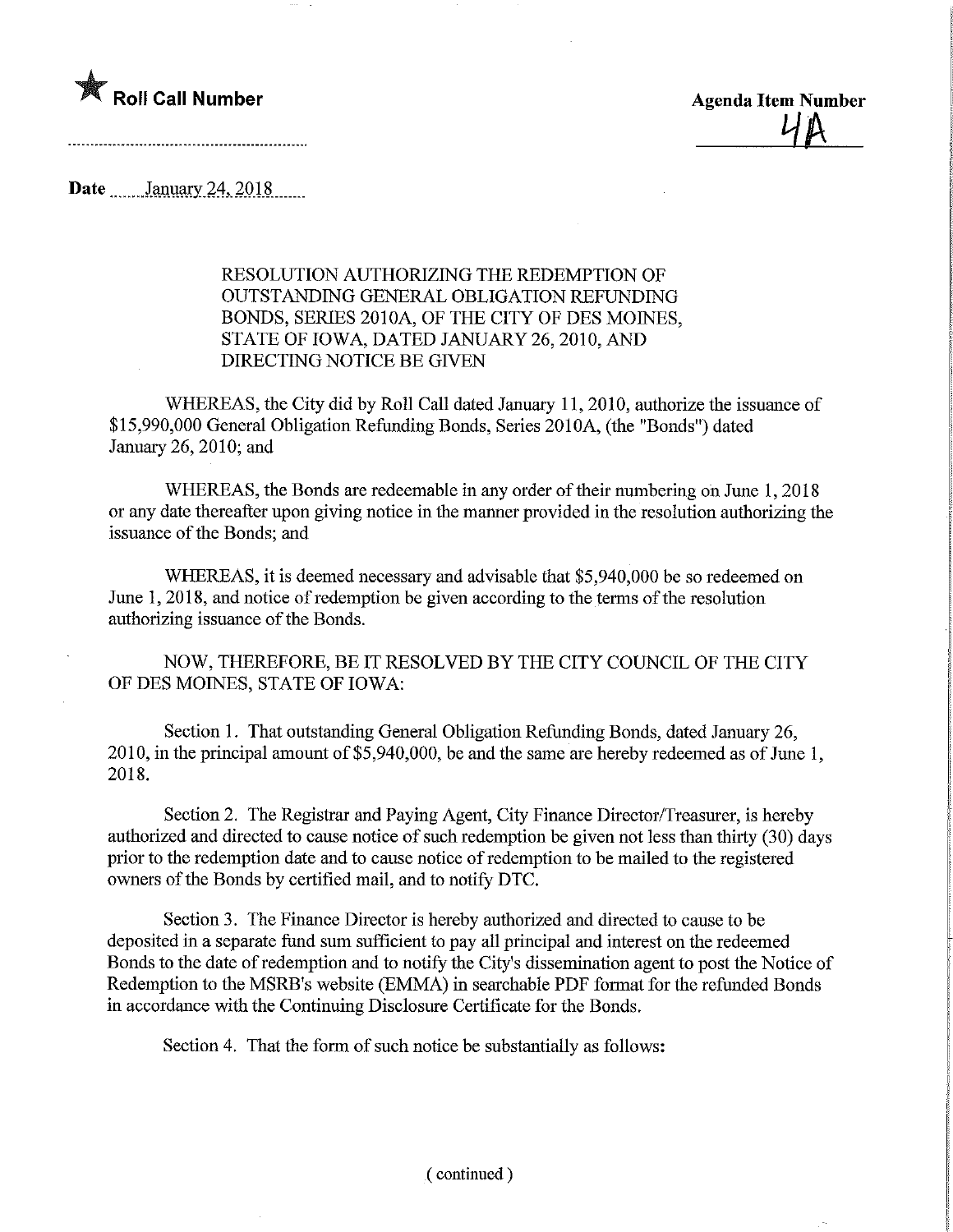

## Date \_\_\_\_\_\_ January 24, 2018.\_\_\_\_

## NOTICE OF THE CALL OF BONDS FOR REDEMPTION TO THE HOLDERS OF THE FOLLOWING DESCRIBED BONDS:

Please take notice that the Bonds described below have been called for redemption. Owners of the Bonds should present their Bonds for payment on the redemption date.

Issuer: City of Des Moines, State of Iowa

Original Issue Amount: \$15,990,000

Bond Issue: General Obligation Refunding Bonds, Series 2010A

Dated Date: January 26, 2010

Redemption Date: June 1, 2018

Redemption Price: At par, plus accrued interest

## Bonds Called for Redemption

| <b>CUSIP</b><br><b>Numbers</b> | Principal<br>Amount | Interest<br>Rate | Maturity<br>June 1st |
|--------------------------------|---------------------|------------------|----------------------|
| 250092 5 K5                    | 905,000<br>S        | 3.500%           | 2019                 |
| 250092 5 L3                    | 935,000<br>S        | 3.500%           | 2020                 |
| 250092 5 M1                    | 965,000<br>\$       | 4.000%           | 2021                 |
| 250092 5 N9                    | \$1,005,000         | 4.000%           | 2022                 |
| 250092 5 P4                    | \$1,045,000         | 4.000%           | 2023                 |
| 250092 5 Q2                    | \$1,085,000         | 4.000%           | 2024                 |

No representation is made as to the accuracy of the CUSIP numbers printed herein or on the Bonds.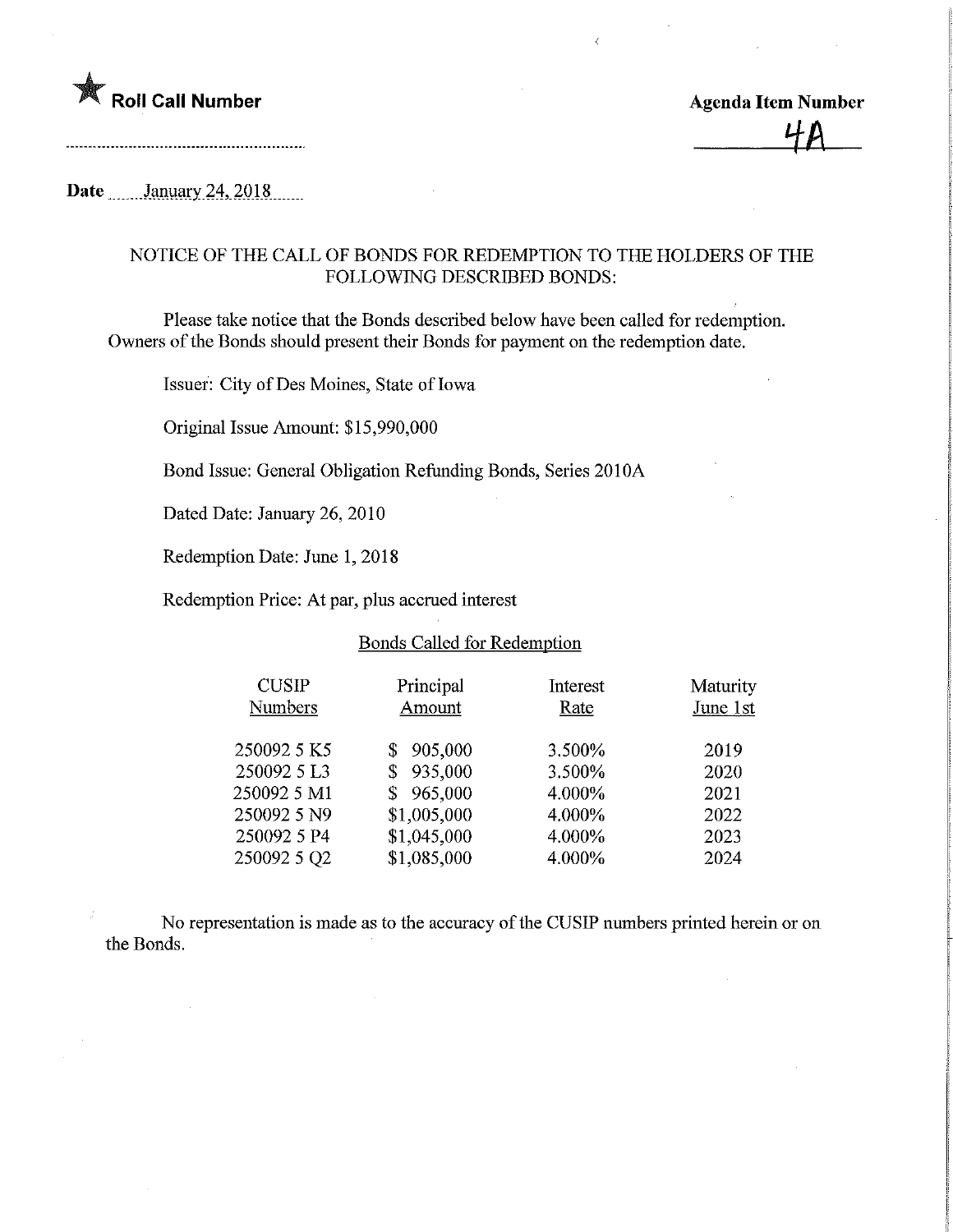

Roll Call Number Agenda Item Number Agenda Item Number

Date **........January 24, 2018** 

The above Bonds should be presented to the City Finance Director/Treasurer, Des Moines, Iowa. This represents a full call of the outstanding obligations. All interest will cease to accrue on the Redemption Date.

> CITY FINANCE DIRECTOR/TREASURER, Des Moines, Iowa

(End of Notice)